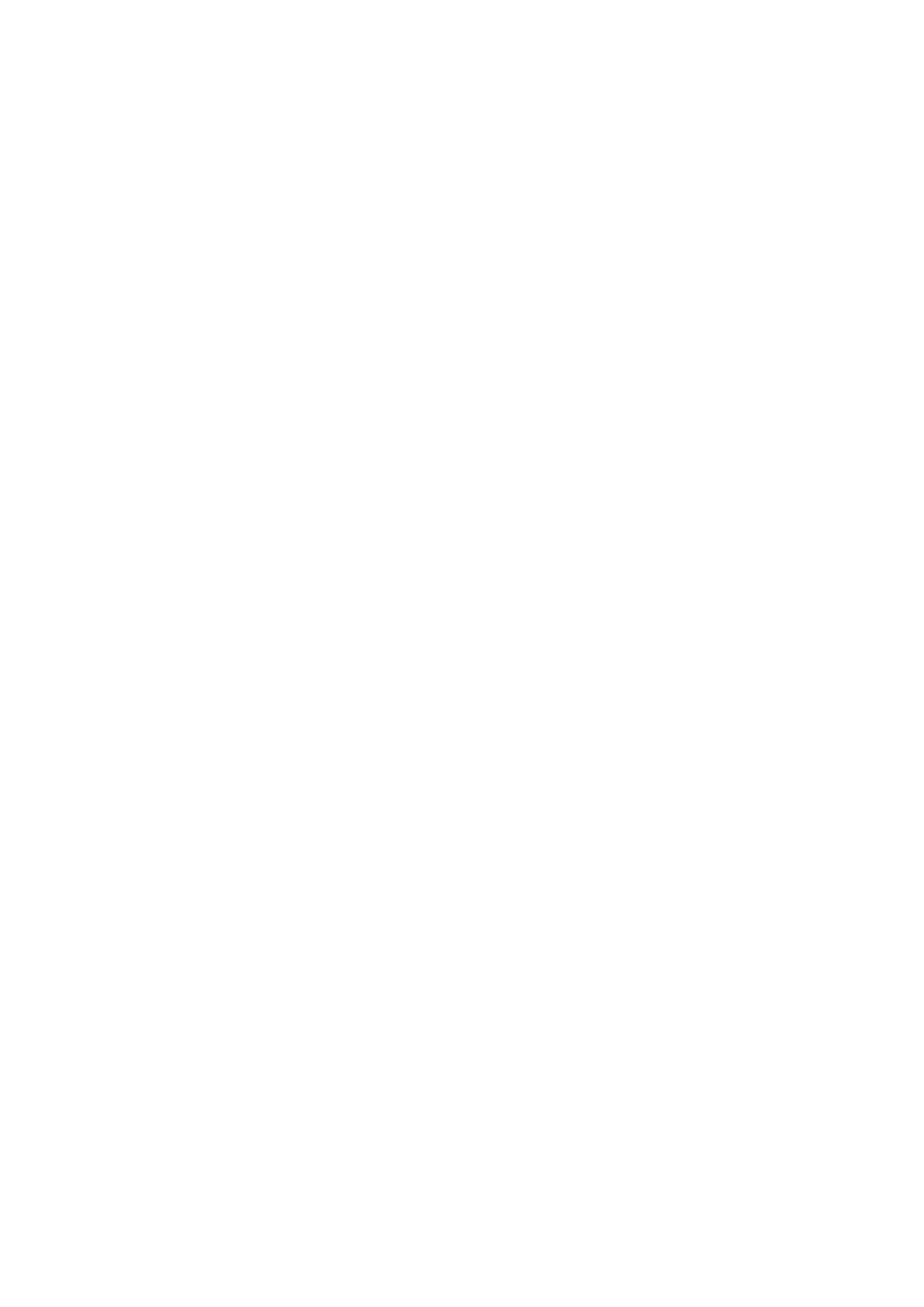### **2. Mathematics Preparedness Course**

The mathematics preparedness course is a twoweek non-credit course, which has been offered in the summer to incoming first-year students since 2007. The purpose of the course is to better prepare students for university calculus courses. It provides intensive training in fundamental mathematics skills that are essential for the success in university calculus courses. The materials covered include algebraic manipulations, inequalities, and functions including trigonometry functions and inverse functions. The course is targeted toward students who do not have a solid background in mathematics or are not confident about their mathematics knowledge. It is intended to assist these students for a smoother transition from high school to university. It also provides an opportunity for students to get used to the learning environment and instruction style in the university.

#### **2.1. Course structure**

The course usually runs for two weeks during late summer. The paper focuses on the results of summer 2012, where three identical sections were offered to accommodate 117 students in total. This number represented 8% of the total number of students who were required to take one of the calculus courses in the following semester. Students in each section met three times per week for three two-hour lectures, and were required to complete three assignments and a final assessment. Although it was a non-credit course, students' performance were nevertheless evaluated based on their performance on the assignments and exam. In addition to their final grade, students were also given verbal comments on their progress shortly after they completed the final exam.



Figure1. Timeline of the course components

Supplementing lectures, 24 hours of small-group consultation sessions were made available to students each week. These consultation sessions were run by teaching assistants. Students were encouraged to take advantage of these sessions for

help on written assignments or with questions in the course manual.

### **2.2. Instructional design**

A growing number of educators argue that the effective approach to learning mathematics should be based on the constructivist learning model [1, 2], where students are actively involved in the learning process. In this model, instructors are considered facilitators rather than dispensers of knowledge, and students construct their own knowledge through realistic exercises and social interactions.

In the mathematics preparedness course, various collaborative learning techniques [3, 4, 5, 6] are employed to facilitate a constructivist learning environment. Interactive lectures and consultation sessions are designed to mimic mathematical thinking and communication within the discipline and to facilitate learning. Extensive [small-group](http://www.utsc.utoronto.ca/~tlsweb/data_interpretation/lecture_notes.html)  [consultation](http://www.utsc.utoronto.ca/~tlsweb/data_interpretation/lecture_notes.html) sessions are incorporated in the course to cultivate learning through interactions between students and the teaching assistants. Furthermore, plenty of group activities are included in the lecture sessions and during small-group consultations to promote interactions between students and to foster active and thorough learning of the material.

One example of such collaborative activities is using a Three-Step Interview Technique to encourage students to exchange information, ideas, and opinions in an open and enjoyable learning environment. This technique starts with the students forming a group of three, with designated roles: interviewer, responder, and recorder. Based on a topic or question provided by the instructor, the interviewer poses a question to the responder, who provides an answer, while the recorder takes notes. Roles rotate after each 10-minute interview. The cycle is repeated until each student in the trio has been in each role (3 cycles). This is particularly useful for helping students network and improve their communication skills.

Activities such as the one mentioned above help students formulate ideas, learn to communicate clearly, and practice to be attentive and respectful listeners. In addition, students learn the concepts more deeply and will remember them for a longer period of time. The collaborative activities help students to connect what they hear and what they say to knowledge they already possess [8, 9].

Students are also strongly encouraged to be inquisitive. As it is argued in [7], "Questions help us construct knowledge. They point to holes in our memory structures and are critical for indexing the information that we attain when we develop an answer for that inquiry." Questions also provide an excellent guide for the instructor to elaborate on concepts and provide more interesting and relevant examples on the spot. Additionally, students'